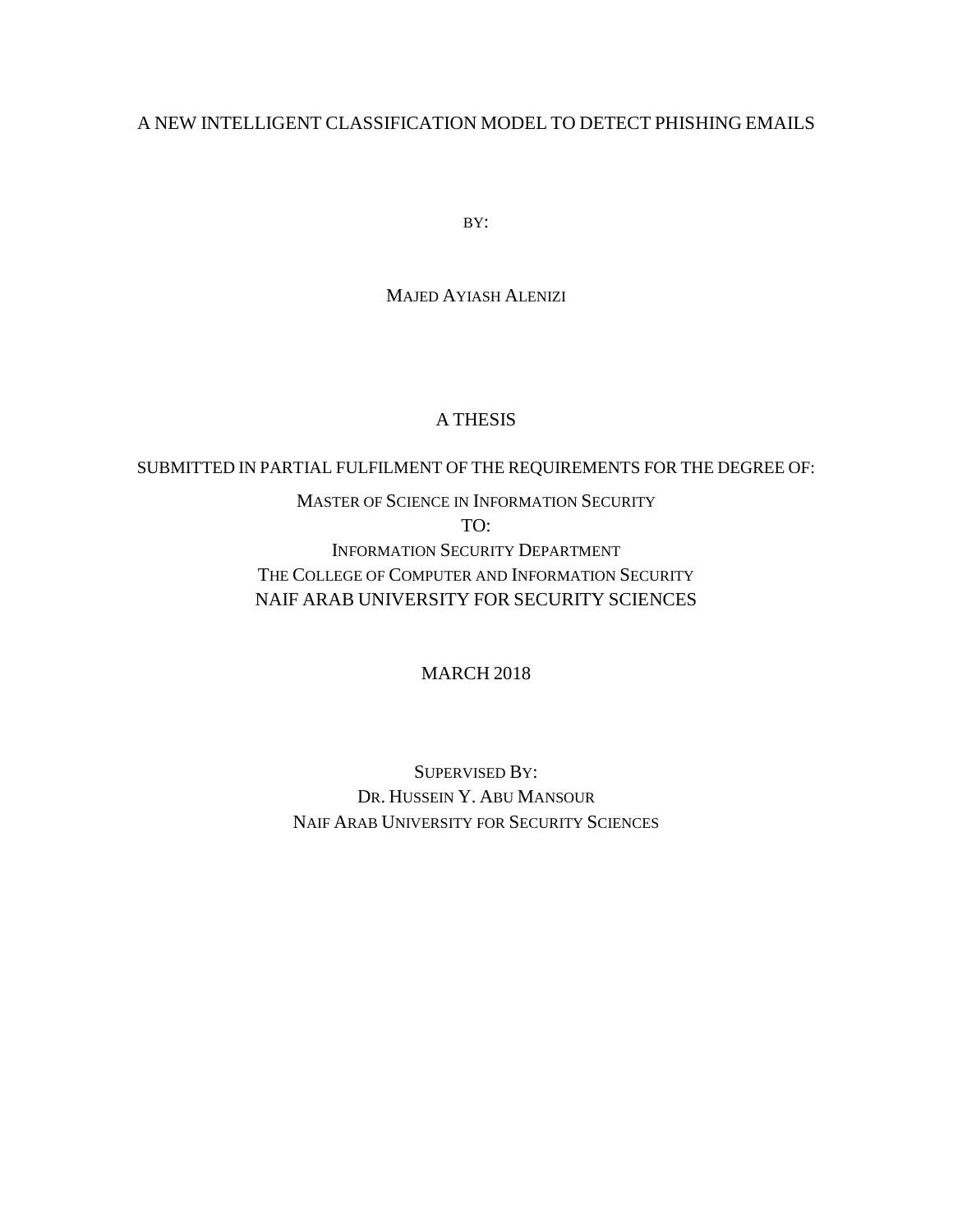### <span id="page-1-0"></span>**Table of Contents**

| 1.1          |                                                                         |  |
|--------------|-------------------------------------------------------------------------|--|
|              |                                                                         |  |
| 1.2          |                                                                         |  |
| 1.3          |                                                                         |  |
| 1.4          |                                                                         |  |
| 1.4.1        |                                                                         |  |
| 1.4.2        |                                                                         |  |
| 1.4.3        | Adapting the emergent classification models to Phishing email problem 7 |  |
| 1.4.4        |                                                                         |  |
| 1.4.5        |                                                                         |  |
| 1.5          |                                                                         |  |
| 1.6          |                                                                         |  |
| 1.7          |                                                                         |  |
|              |                                                                         |  |
| 2.1          |                                                                         |  |
|              |                                                                         |  |
| 2.1.1        |                                                                         |  |
| 2.1.2        |                                                                         |  |
| 2.2          |                                                                         |  |
| 2.3          |                                                                         |  |
|              |                                                                         |  |
| 2.3.2        |                                                                         |  |
| 2.3.3        |                                                                         |  |
| 2.4          |                                                                         |  |
| 2.5          |                                                                         |  |
| 2.6          |                                                                         |  |
|              |                                                                         |  |
| 2.6.1<br>2.7 |                                                                         |  |
|              |                                                                         |  |
| 2.8          |                                                                         |  |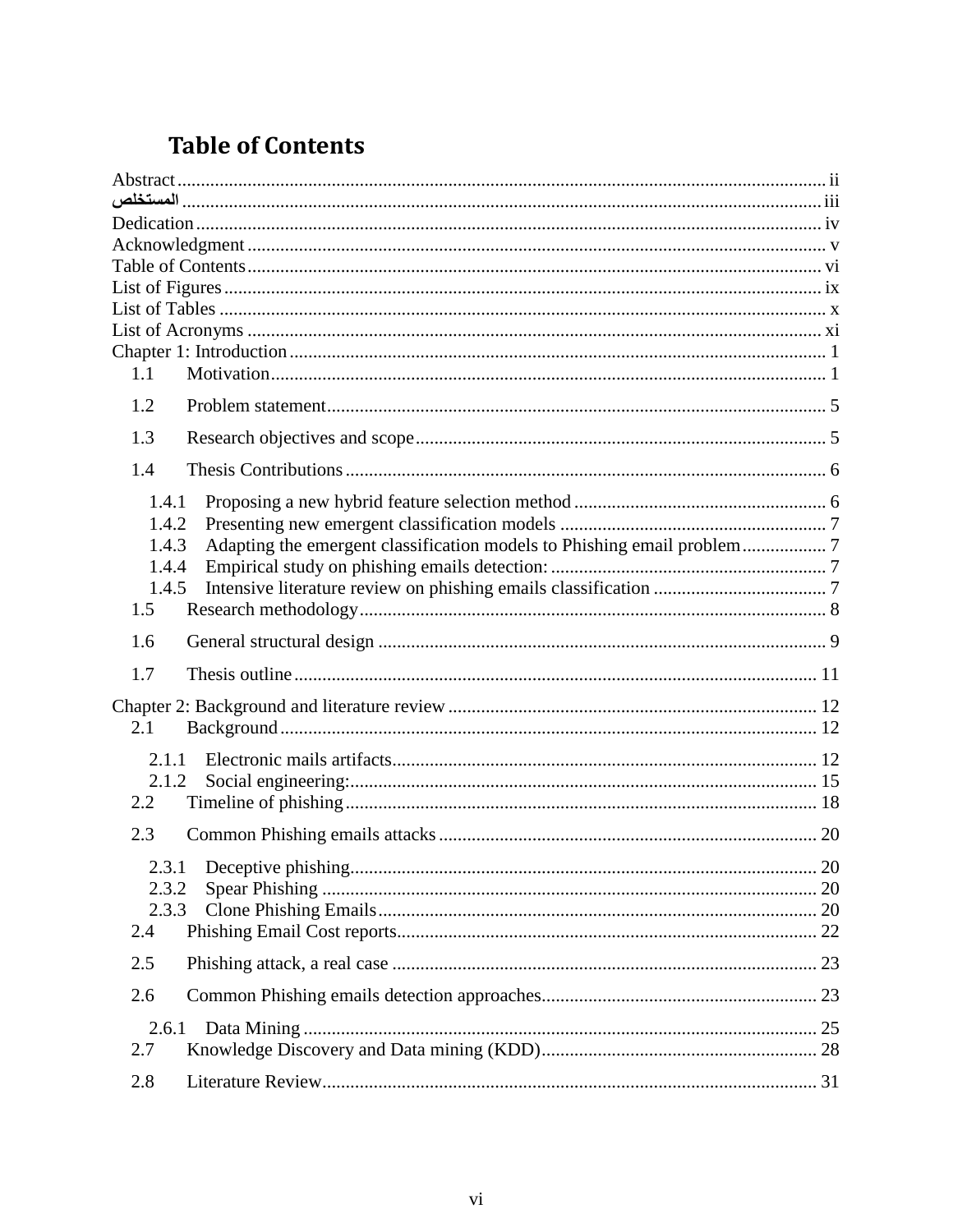| 2.8.1                                                                                         |  |
|-----------------------------------------------------------------------------------------------|--|
| 2.8.2                                                                                         |  |
| 2.8.3                                                                                         |  |
|                                                                                               |  |
|                                                                                               |  |
|                                                                                               |  |
|                                                                                               |  |
|                                                                                               |  |
|                                                                                               |  |
|                                                                                               |  |
|                                                                                               |  |
|                                                                                               |  |
|                                                                                               |  |
|                                                                                               |  |
|                                                                                               |  |
|                                                                                               |  |
|                                                                                               |  |
|                                                                                               |  |
|                                                                                               |  |
|                                                                                               |  |
|                                                                                               |  |
|                                                                                               |  |
| Chapter 4: The Adaptation of the Emergent Classification Model to Phishing Email Detection: A |  |
|                                                                                               |  |
| 4.1                                                                                           |  |
| 4.2                                                                                           |  |
| 4.3                                                                                           |  |
|                                                                                               |  |
|                                                                                               |  |
|                                                                                               |  |
| 4.4                                                                                           |  |
|                                                                                               |  |
|                                                                                               |  |
|                                                                                               |  |
| 4.4.3                                                                                         |  |
|                                                                                               |  |
| 4.4.5 The emerged classification systems with the proposed feature selection method 70<br>4.5 |  |
| 4.6                                                                                           |  |
|                                                                                               |  |
|                                                                                               |  |
|                                                                                               |  |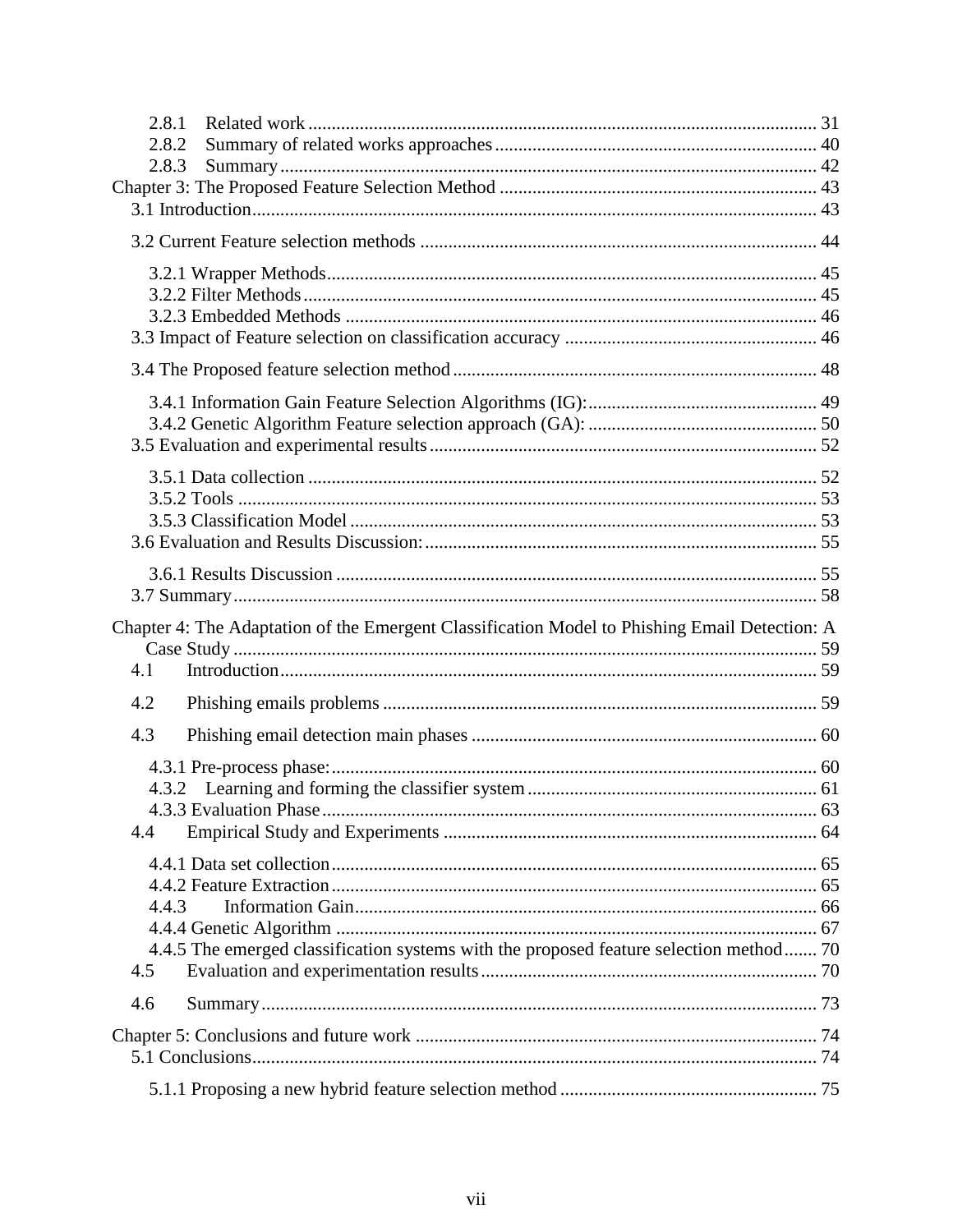| 5.1.3 Adapting the emergent classification models to Phishing email problem |  |
|-----------------------------------------------------------------------------|--|
|                                                                             |  |
|                                                                             |  |
|                                                                             |  |
|                                                                             |  |
|                                                                             |  |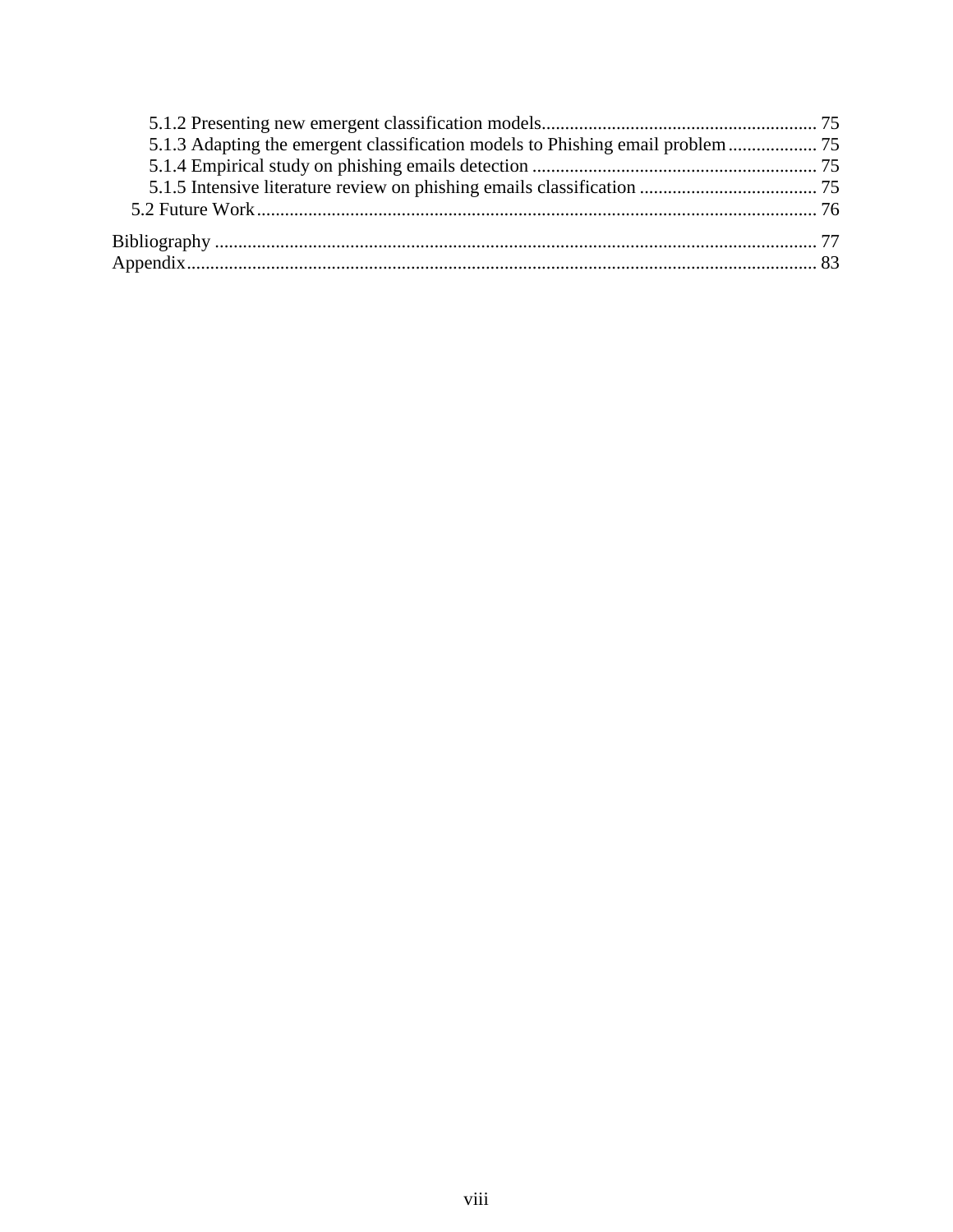# **List of Figures**

<span id="page-4-0"></span>

| Figure 2. 4 Targeted industry sectors in second quarter of 2017 according to APWG.  22 |  |
|----------------------------------------------------------------------------------------|--|
|                                                                                        |  |
|                                                                                        |  |
|                                                                                        |  |
|                                                                                        |  |
|                                                                                        |  |
|                                                                                        |  |
|                                                                                        |  |
|                                                                                        |  |
|                                                                                        |  |
|                                                                                        |  |
|                                                                                        |  |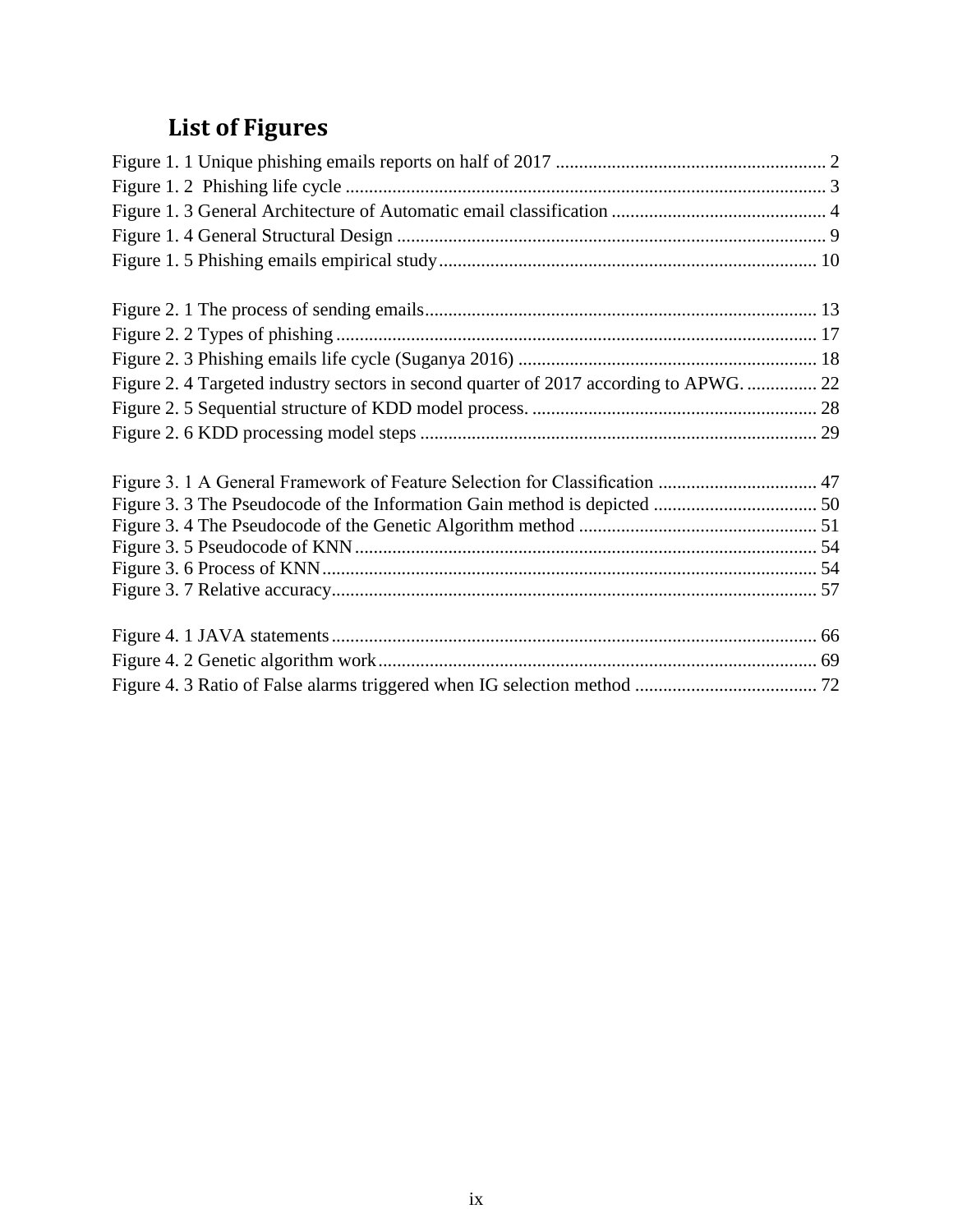## <span id="page-5-0"></span>**List of Tables**

| Table 2. 4 Total number of unique phishing reports (campaigns) received, according to APWG       |  |
|--------------------------------------------------------------------------------------------------|--|
|                                                                                                  |  |
|                                                                                                  |  |
|                                                                                                  |  |
|                                                                                                  |  |
|                                                                                                  |  |
|                                                                                                  |  |
|                                                                                                  |  |
|                                                                                                  |  |
| Table 4. 2 Performance of the tested classifiers in measurements (precision, recall and accuracy |  |
|                                                                                                  |  |
|                                                                                                  |  |
|                                                                                                  |  |
|                                                                                                  |  |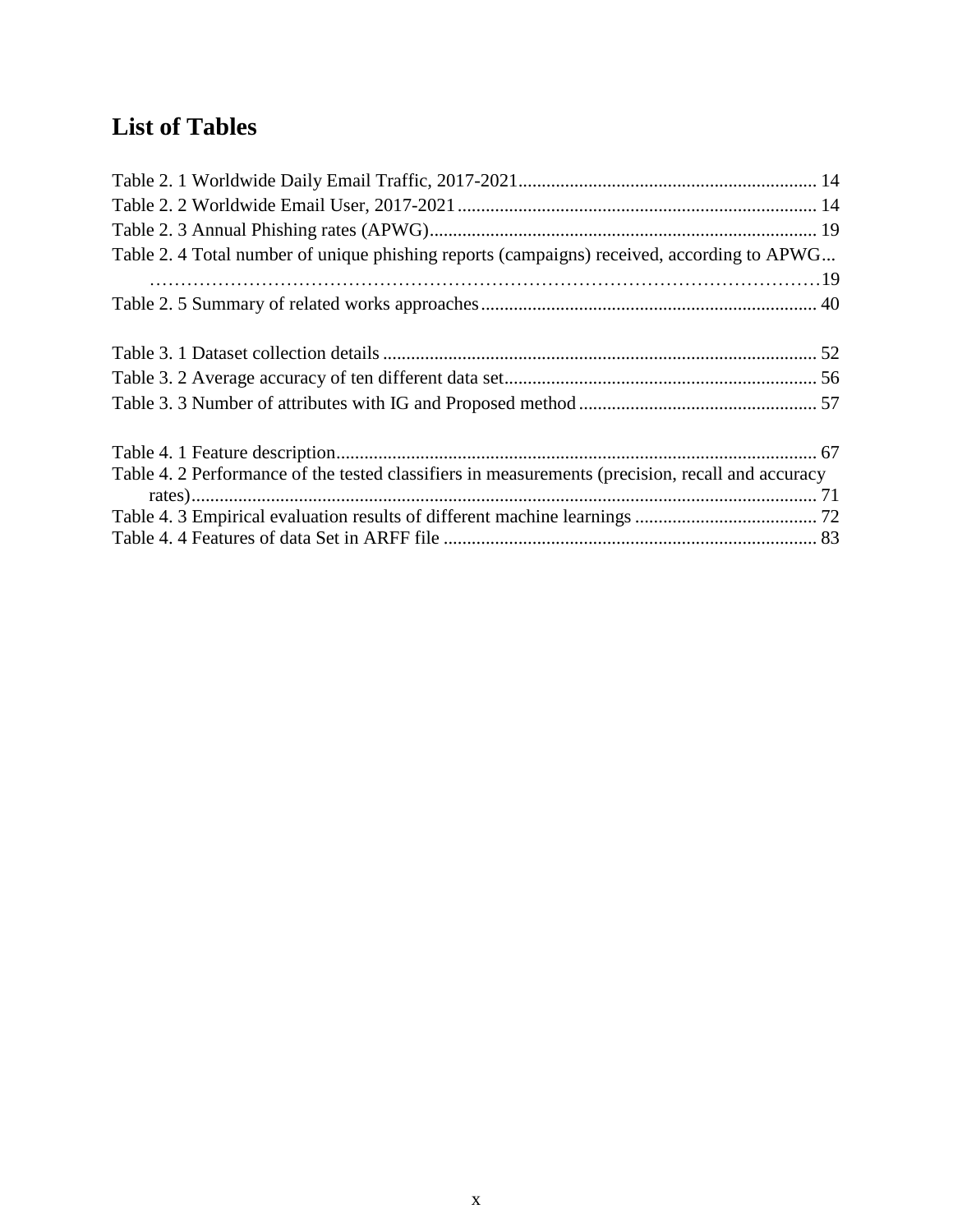# <span id="page-6-0"></span>**List of Acronyms**

| <b>Acronyms</b> | <b>Explanations</b>                        |
|-----------------|--------------------------------------------|
| <b>ANN</b>      | Artificial Neural Networks.                |
| <b>URL</b>      | Uniform Resource Locator.                  |
| <b>KDD</b>      | Knowledge Discovery and Data Mining        |
| <b>DM</b>       | Data Mining                                |
| <b>APWG</b>     | Anti-Phishing Work Group                   |
| <b>FT</b>       | <b>False True</b>                          |
| <b>FP</b>       | <b>False Positive</b>                      |
| <b>TP</b>       | <b>True Positive</b>                       |
| <b>TN</b>       | <b>True Negative</b>                       |
| IG              | <b>Information Gain</b>                    |
| <b>GA</b>       | Genetic Algorithm                          |
| <b>KNN</b>      | k-Nearest Neighbors algorithm              |
| TV              | Television                                 |
| E-mails         | <b>Electronic Mails</b>                    |
| CC              | Carbon Copy                                |
| <b>MIME</b>     | Multipurpose Internet Mail Extension       |
| <b>PDF</b>      | <b>Portable Document Format</b>            |
| <b>USB</b>      | <b>Universal Serial Bus</b>                |
| <b>CD-ROMS</b>  | <b>Compact Disc Read-Only Memory</b>       |
| PC              | <b>Personal Computer</b>                   |
| <b>URL</b>      | <b>Universal Resource Locator</b>          |
| <b>US</b>       | <b>Untied States</b>                       |
| <b>HTML</b>     | Hypertext Markup Language                  |
| <b>SA</b>       | Saudi Arabia                               |
| IP              | <b>Internet Protocol</b>                   |
| <b>SVM</b>      | <b>Support Vector Machine</b>              |
| <b>CWL</b>      | Confidence Weighted Liner                  |
| NN              | <b>Neural Network</b>                      |
| <b>WEKA</b>     | Waikato Environment for Knowledge Analysis |
| <b>CSV</b>      | <b>Comma Separated Values</b>              |
| <b>SMO</b>      | Sequential Minimal Optimization            |
| LR              | Logistic Regression                        |
| <b>CART</b>     | <b>Classification And Regression Tree</b>  |
| <b>BART</b>     | <b>Bayesian Additive Regression Trees</b>  |
| RF              | <b>Random Forest</b>                       |